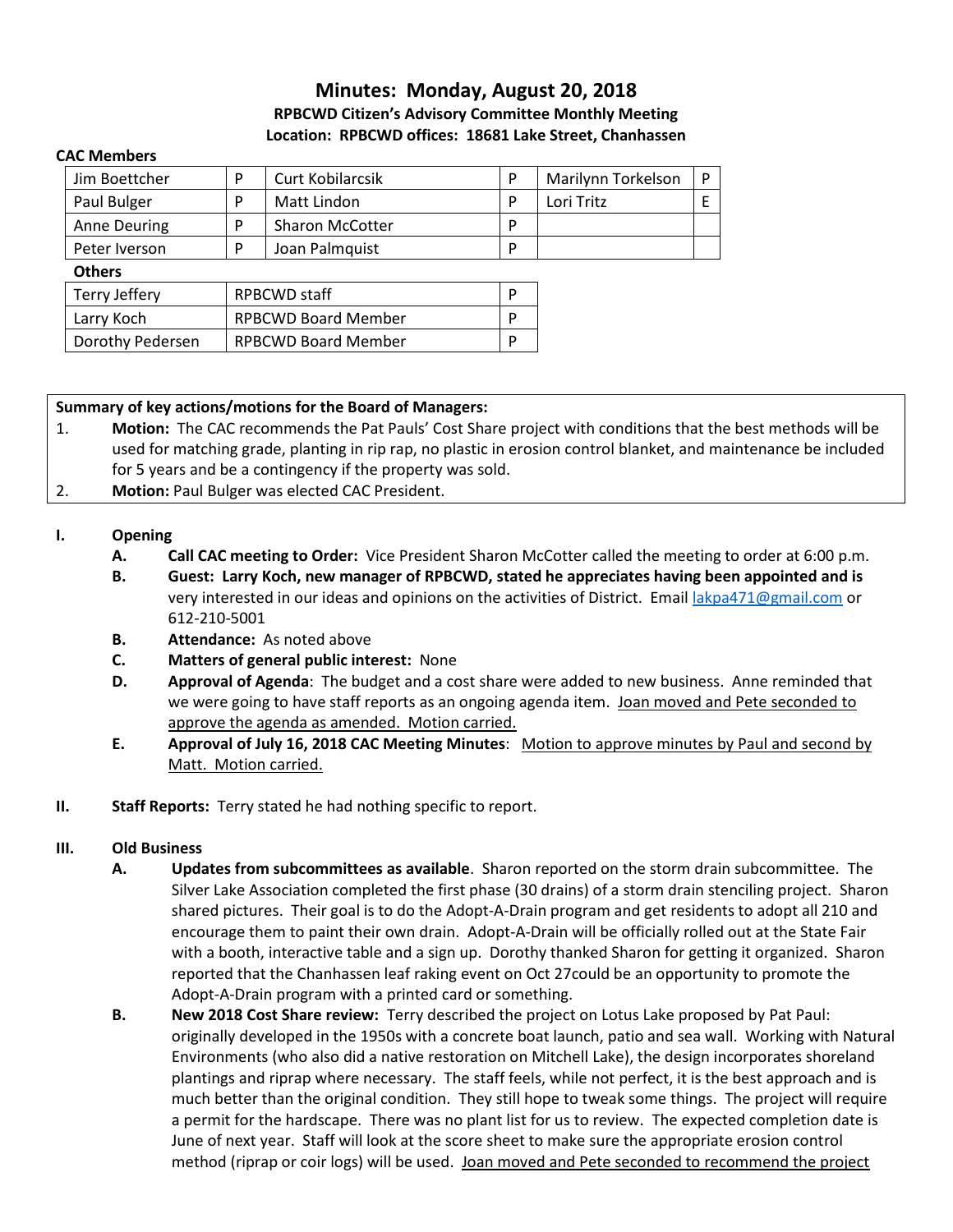with conditions that the best methods will be used for matching grade, planting in rip rap, and no plastic in erosion control blanket. Matt asked about the responsibility for maintenance if the property changes hands within 5 years. Terry responded that the permit specifies that maintenance continues with property owner. Joan amended her motion to include the condition that maintenance be included for a 5-year period and be a contingency if the property was sold. Pete seconded the amended motion. Motion carried.

**C. Board Meeting:** Marilynn attended. One typo was noted: the water conservation lunch and learn is Sept 14 instead of 4. Marilynn reported that the Eden Lake School project to remove turf to create permeable asphalt patio areas was rejected as ineligible for the cost share program. Marilynn wondered if this site were to come back in a few years to replace impermeable asphalt with permeable paving, it might be then considered eligible. Wouldn't it make sense to do it right in the first place? The cost of permeable paving is about 35% more than impermeable.

## **IV. New Business**

- A. **Wetlands Walk review:** Terry reported there has been interest in classes on delineating wetlands and he would be happy to teach small classes. Matt suggested having a water-focused month: classes, walks, inventory info. Another walk would ideally be at the end of May. Dorothy thought it would be helpful to be able to see the differences in damaged wetlands as opposed to pristine wetlands.
- B. **Adopt a Water/Creek/Lake/Shoreline**: Tabled until Sharon can introduce it energetically.
- C. **Water Conservation Incentive Program:** Lunch and Learn with a representative from Woodbury at noon on September 14 for Board, CAC and TAC. Terry reported that the City of Woodbury has done cutting edge work on water conservation incentives and have never seen a grant as expensive as the Prairie East 5th Association proposal. There are less expensive but good options for smart water controllers. Sharon will ask Maya to do a sign up for the lunch and learn.
- D. **Education requirements for cost share grant program**: Marilynn stated it is important for cost share applicants to understand the myriad reasons native plants are a better option than non-natives, even though non-natives are not prohibited by cost share rules. She cited Douglas Tallamy's book "Bringing Nature Home" as a great source. Discussion on the best way to get this information to cost share applicants included webinars, pamphlets, websites, class(es) slide show. The lists are a starting point but do not fully explain the "why." Joan and Marilynn will look to see what info is already available and report back.
- E. **Election of new CAC President**: Sharon is happy to remain as vice president. Joan nominated Paul as next CAC president with Anne seconding. Paul stated he is happy to do it but wanted us to know that he is moving out of the district next year so won't be renewing on the CAC. There were no other nominations. Motion carried.
- F. **Budget:** Terry reported this budget is very preliminary, but wanted to go over the increases with us. Increases include:
	- a. Office cost: due to a full year in the office space and staff increase
	- b. New Staff: Maya
	- c. Staff benefits
	- d. Staff Salaries: The Board retained an outside HR firm to do metro wide salary comparison and found one employee especially to be undercompensated
	- e. 101 Project: 3 contiguous property owners with homes built in 1960s in a wetland are ready to move creating an opportunity to restore the wetland. We were excited about the outreach opportunities this might provide.
	- f. Lower Riley Creek: slight increase engineering costs
	- g. Permitting Software: Currently the two databases are difficult to use. We are looking for the best option at the best price and for partners to share the cost.
	- h. Chloride Reduction: our district is spearheading the chloride impairment initiative for several counties.
	- i. Ground Water